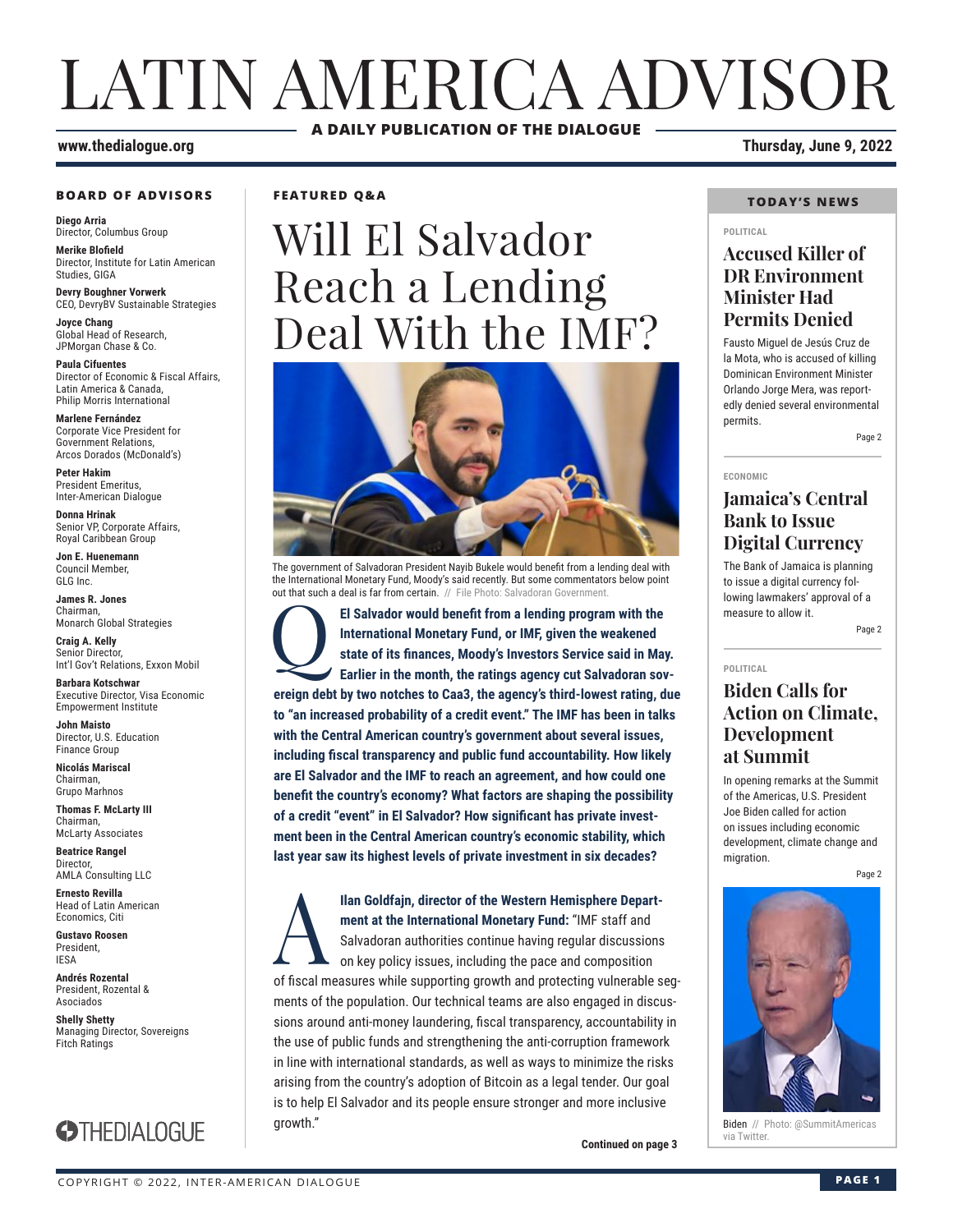### **POLITICAL NEWS**

### Biden Calls for Action on Development, Climate at Summit

U.S. President Joe Biden arrived Wednesday at the Summit of the Americas and called for progress on issues including economic development, climate change and migration, the Associated Press reported. "At this summit, we have an opportunity for us to come together around some bold ideas, ambitious actions and to demonstrate to our people the incredible power of democracies to deliver concrete benefits and make life better for everyone. Everyone," Biden said in an opening address at the gathering of Western Hemisphere leaders. "And no longer is this a question of what will we do what will the United States do for the Americas. The question is what we accomplish by working together as true partners with diverse capabilities but equal and mutual respect, recognizing both our individual sovereignty and our shared responsibilities," he added. The summit in Los Angeles marks the first time the United States has hosted the gathering since 1994. Biden is expected to meet today at the summit with Canadian Prime Minister Justin Trudeau and Brazilian President Jair Bolsonaro, the AP reported. Meantime, U.S. Vice President Kamala Harris plans to meet with Caribbean leaders to discuss clean energy, and First Lady Jill Biden is hosting a brunch with fellow presidential spouses, the wire service reported. The summit's guest list has threatened to overshadow the meeting as the White House did not invite Venezuela, Cuba and Nicaragua over those governments' records on democracy and human rights. "Democracy is a hallmark of our region," Biden said in his address Wednesday night. "Our Inter-American Democratic Charter, which grew out of the third Summit of the Americas, captures our unique commitment to democracy as a region. It affirms the right of people throughout the Americas to democracy and our obligation as governments to promote and defend democracy," he added. The U.S. move to leave those countries uninvited led

some other heads of state, including Mexican President Andrés Manuel López Obrador to skip the gathering. López Obrador announced earlier this week that he would visit the White House separately in July and that Mexican Foreign Minister Marcelo Ebrard would attend the summit this week in his place. While the White House did not invite Venezuelan opposition leader Juan Guaidó, whom the United States and several other countries recognize as Venezuela's legitimate president, to the summit, Biden did reaffirm U.S. support to Guaidó in a phone call from Air Force One as Biden headed to Los Angeles, the Voice of America reported. Biden voiced support for "Venezuelan-led negotiations as the best path toward a peaceful restoration of democratic institutions, free and fair elections." Meantime, Venezuelan President Nicolás Maduro traveled Tuesday to Turkey and met Wednesday with President Recep Tayyip Erdoğan, Reuters reported. Erdoğan called Venezuela "a very important partner in Latin America and the Caribbean." He added that trade between Turkey and Venezuela grew to \$850 million last year from \$150 million in 2019 and could rise to \$3 billion.

### **ECONOMIC NEWS**

### Jamaica's Central Bank to Issue Digital Currency

Jamaica's central bank is planning to issue its first digital currency, following legislators' approval of the currency, the Associated Press reported Tuesday. In 2021, Jamaica launched an eight-month pilot program for the digital currency on a smaller scale, and the results partially led to lawmakers' approval. The Jamaican government has said that the new tender will help those in the country without bank accounts. The Central Bank Digital Currency (CBDC), which will go under the name Jam-Dex, joins other Caribbean nations with digital currencies, Caribbean National Weekly reported. Kamina Johnson Smith, Jamaica's minister of foreign affairs and leader of govern-

### **NEWS BRIEFS**

### **Accused Killer of DR Environment Minister Had Permits Denied**

Fausto Miguel de Jesús Cruz de la Mota, the man accused of fatally shooting the Dominican Republic's minister of environment and natural resources, Orlando Jorge Mera, allegedly did so because his environmental permits on behalf of several companies were denied, according to judicial documents acquired Wednesday by the Associated Press. Authorities have characterized Cruz, a childhood friend of Mera's, as a "cold and calculating murderer" and are requesting one year of preventive prison for him as they continue the investigation.

### **Brazil's Eletrobras Could Raise \$6 Billion in Share Offering**

Brazilian state electricity company Eletrobras could raise some \$6 billion in a share offering that is scheduled to be priced today, Reuters reported. The Canada Pension Plan Investment Board and Singaporean sovereign wealth fund GIC are among the bidders, the wire service reported, citing two people with knowledge of the matter. The share offering will result in the privatization of Eletrobras, Latin America's largest utility provider, as the government's stake in the company will be reduced to 45 percent.

### **General Motors to Start Production of Chevrolet Tracker SUV in Argentina**

General Motors and the Argentine government announced Wednesday that the U.S.-based automaker will start production of its Chevrolet Tracker sport-utility vehicle in the South American country next month, Reuters reported. GM plans to export the vehicle to other countries in Latin America, "mainly to Brazil and Colombia, where 80 percent of the production will be destined," the Argentine government said.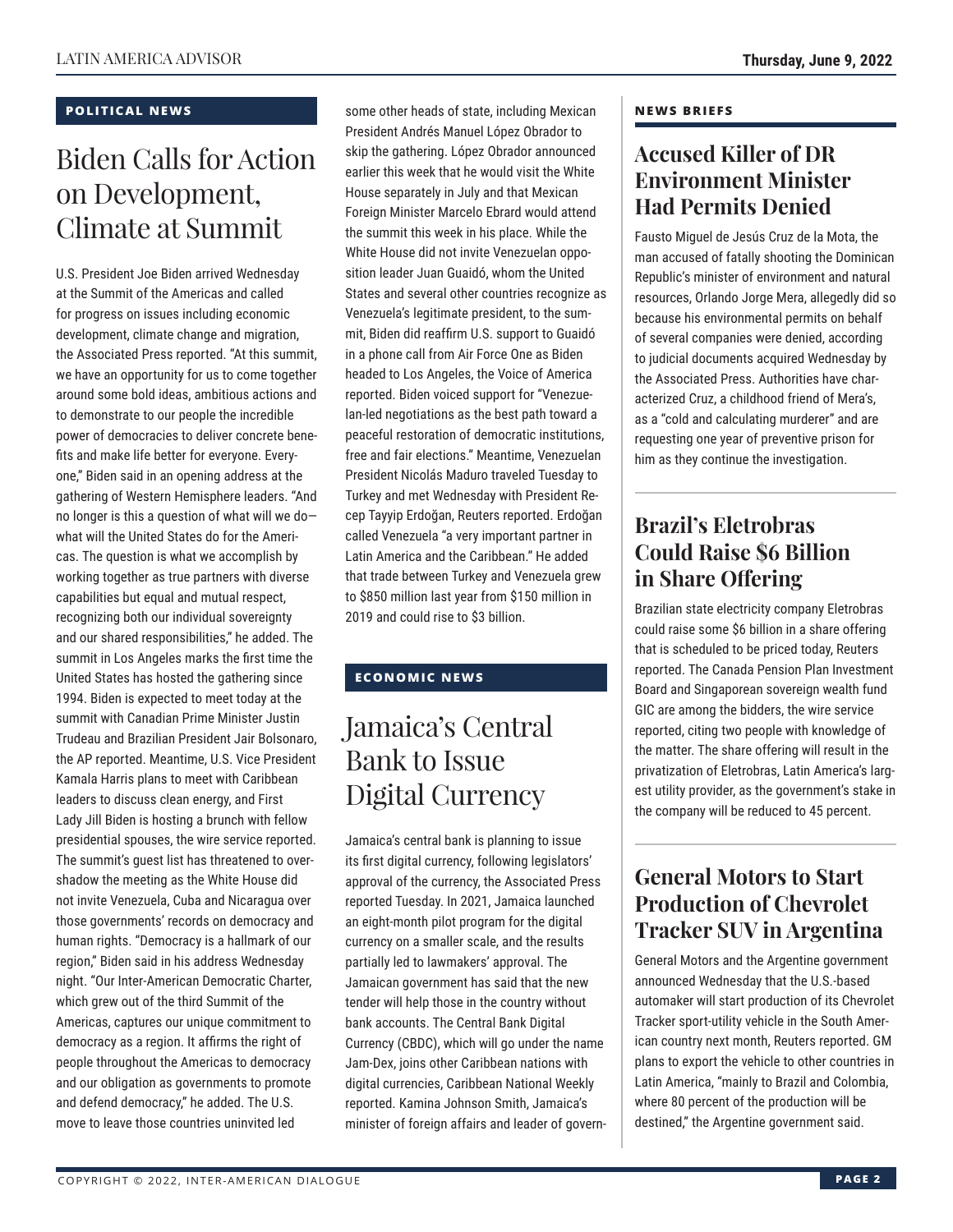ment business in Jamaica's Senate, said that the new currency will address several challenges for unbanked Jamaicans, as a bank account will not be required for the digital currency. "What you now will have is a wallet. So, you will



**Johnson Smith** // File Photo: Jamaica Information Service.

get a CBDC wallet issued by banks or authorized payment service providers … It is also anticipated that the CBDC will lower the cost associated with providing a national means of payment and provide an alternative to the issuance of bank notes," she said, Caribbean National Weekly reported.

### **BUSINESS NEWS**

### Slim, Larrea Among Bidders for Citi's Mexico Unit: Report

Mexican billionaire Carlos Slim, who heads Grupo Financiero Inbursa, and Germán Larrea, the owner of mining company Grupo México, as well as Spain-based Banco Santander and Mexican bank Grupo Financiero Banorte have made offers for Citigroup's Banamex unit in Mexico, according to unnamed sources familiar with the talks, Bloomberg News reported Wednesday. Banca Mifel, a small Mexican bank, also made an offer for the Citi unit. Mexican President Andrés Manuel López Obrador has expressed a preference for the unit to be sold to a Mexican owner in order to "Mexicanize" the bank, though he said he is not closing the door to foreign investors, Reuters reported in January. Banco Santander is the only foreign bank thus far to have made a bid on the Citi asset, Bloomberg News reported. Santander's

#### **FEATURED Q&A / Continued from page 1**

**Brendan McKenna, vice presi-<br>dent and international econo-<br>mist at Wells Fargo Securities<br>"The likelihood of El Salvador<br>securities on IME pregram is rather low as a dent and international economist at Wells Fargo Securities:** "The likelihood of El Salvador securing an IMF program is rather low as of now. IMF officials have been very explicit in encouraging El Salvador to permanently reduce the fiscal deficit and move away from using Bitcoin as a legal form of currency. President Bukele has essentially dismissed the fund's recommendation to scale back the use of digital currency, while the government has done little to demonstrate a commitment to fiscal reform or place the sovereign debt burden on a more sustainable trajecto-

### **The possibility of reaching an agreement with the IMF is very low."**

**— Brendan McKenna**

ry. Without a willingness to address these IMF concerns and pre-conditions, I think the possibility of reaching an agreement with the IMF is very low. However, should a program be secured, El Salvador could benefit by seeing public finances improve. A program would likely be designed to cut fiscal expenditures, reduce subsidies and over time lower the debt-to-GDP ratio. Right now, El Salvador's debt burden is unsustainable as the government has put expansionary fiscal policies in place. Denominating foreign exchange reserves in Bitcoin has also significantly reduced external buffers and has left the government with little to no financial resources to service existing debt. Financial markets have noticed the deterioration in sovereign creditworthiness and pushed

chair, Ana Botín, said the bank would attempt to buy Banamex if it could pay cash, in order to maintain its capital and dividends. López Obrador had requested that both Slim and Larrea participate in the sale, according to

El Salvador's bonds deep into distressed territory, signaling that a credit event could be imminent. To attract private investment, on which El Salvador's economy has become increasingly reliant, a solid reform agenda and commitment to the agenda will need to be put in place. Unless public finances improve, the probability of default recedes and more credible and orthodox policymaking is implemented, receiving private investment will be extremely difficult."

Ricardo Castaneda, senior<br>
economist and coordinator<br>
for El Salvador and Hondur<br>
at Instituto Centroamerica<br>
de Estudios Fiscales (les<sup>5</sup>): "El Salvado **economist and coordinator for El Salvador and Honduras at Instituto Centroamericano de Estudios Fiscales (Icefi):** "El Salvador's financial situation has been complicated for several years; however, with the weakening of democratic institutions, the lack of a fiscal plan and the adoption of Bitcoin, this situation has deteriorated. According to the Emerging Market Bond Index (EMBI), El Salvador now has the second-worst level in Latin America, below only Venezuela. To give an example, this means that if El Salvador had issued bonds in the international markets a year ago, the interest rate it would have paid would be between 7 percent or 8 percent. If it did so now, it would have to pay around 30 percent, assuming that someone were to lend it money. That is why it is urgent to reach an agreement with the IMF. However, this depends on whether the Salvadoran government accepts conditions on issues of transparency and democratic governance—aspects that I do not anticipate it will accept. Nevertheless, in January 2023 the government has to pay \$800 million of maturing bonds, and at this point, they do not have the money to pay it, so that could be a compelling reason to accept the **Continued on page 4** 

Bloomberg's sources. Citigroup's decision to sell Banamex, its largest branch network in the world, aligns with Citi CEO Jane Fraser's efforts to focus the bank's operations on U.S. credit-card offerings and wealth management.